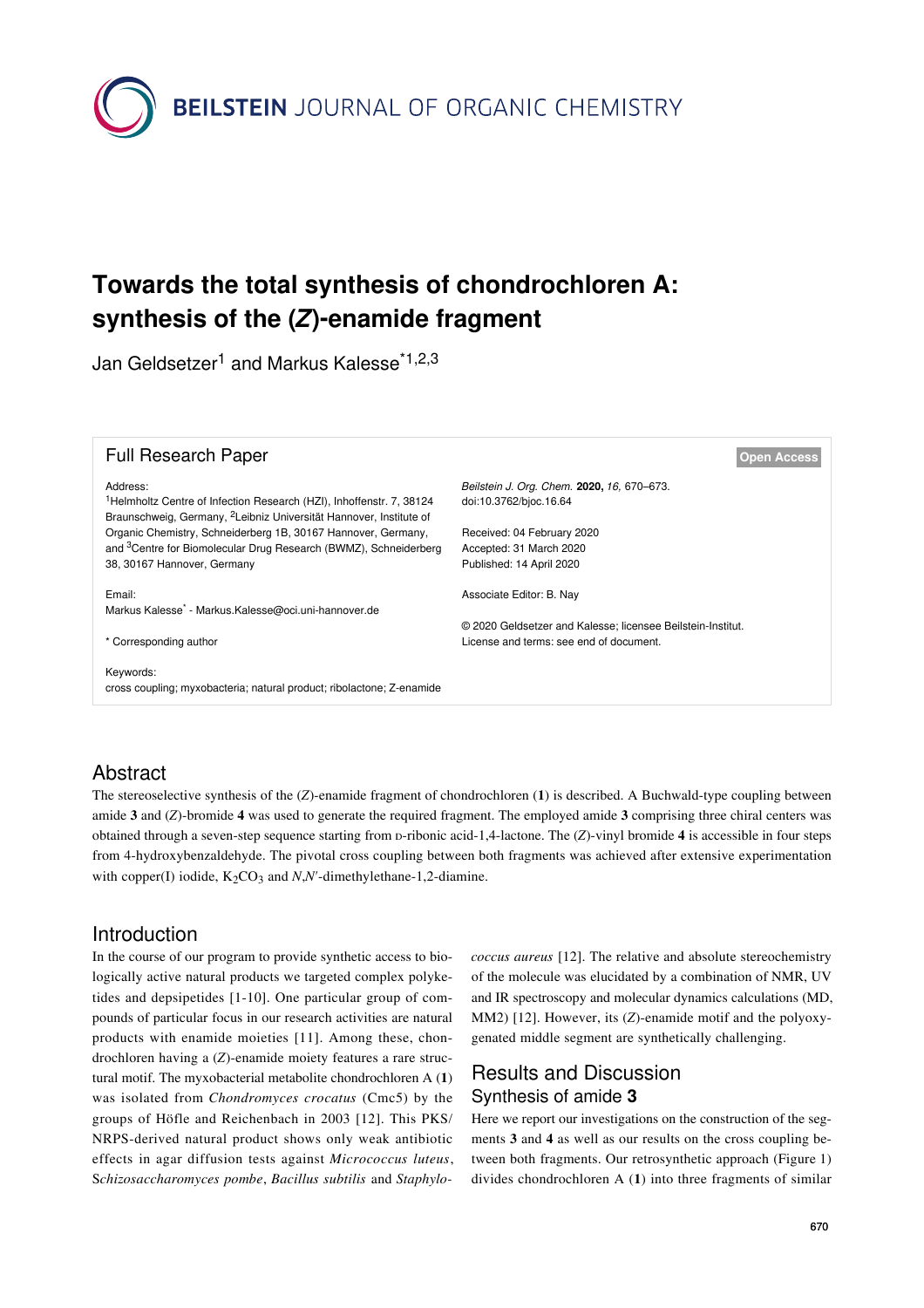<span id="page-1-0"></span>

complexity: amide **2**, (*Z*)-bromide **4** and amide **3**. For the coupling of amide **3** and (*Z*)-bromide **4** we decided to use a (*Z*) selective Buchwald-type reaction encouraged by the previous works of the Buchwald group on producing (*E*)-enamide coupling products [\[13-15\].](#page-3-4)

The synthesis of the amide **3** started with TIPDS-protection of commercially available ᴅ-ribonic acid-1,4-lactone (**5**) ([Scheme 1](#page-1-1)). A subsequent transesterification under mild conditions with Bu<sub>2</sub>SnO provided dihydroxy ester 7 in 72% yield. The 1,3-diol in **7** was methylated with an excess of the Meerwein reagent and TIPDS-removal afforded ester **9** in good

yields. A double TBS-protection and liberation of the primary alcohol provided alcohol **11** in an excellent yield which was subjected to aminolysis to provide amide **3** in seven steps and an overall yield of 16% [\[16-20\]](#page-3-3).

#### Synthesis of (*Z*)-bromide **4**

For the synthesis of (*Z*)-bromide **4** we chose a palladiumcatalyzed, stereoselective dehalogenation as the key step ([Scheme 2](#page-2-0)). Therefore, 4-hydroxybenzaldehyde (**12**) was chlorinated and phenol **13** was protected as TBS ether to afford aldehyde **14** which was then converted into dibromoolefine **15** in good yields using the Corey–Fuchs protocol. Uenishi et al.

<span id="page-1-1"></span>

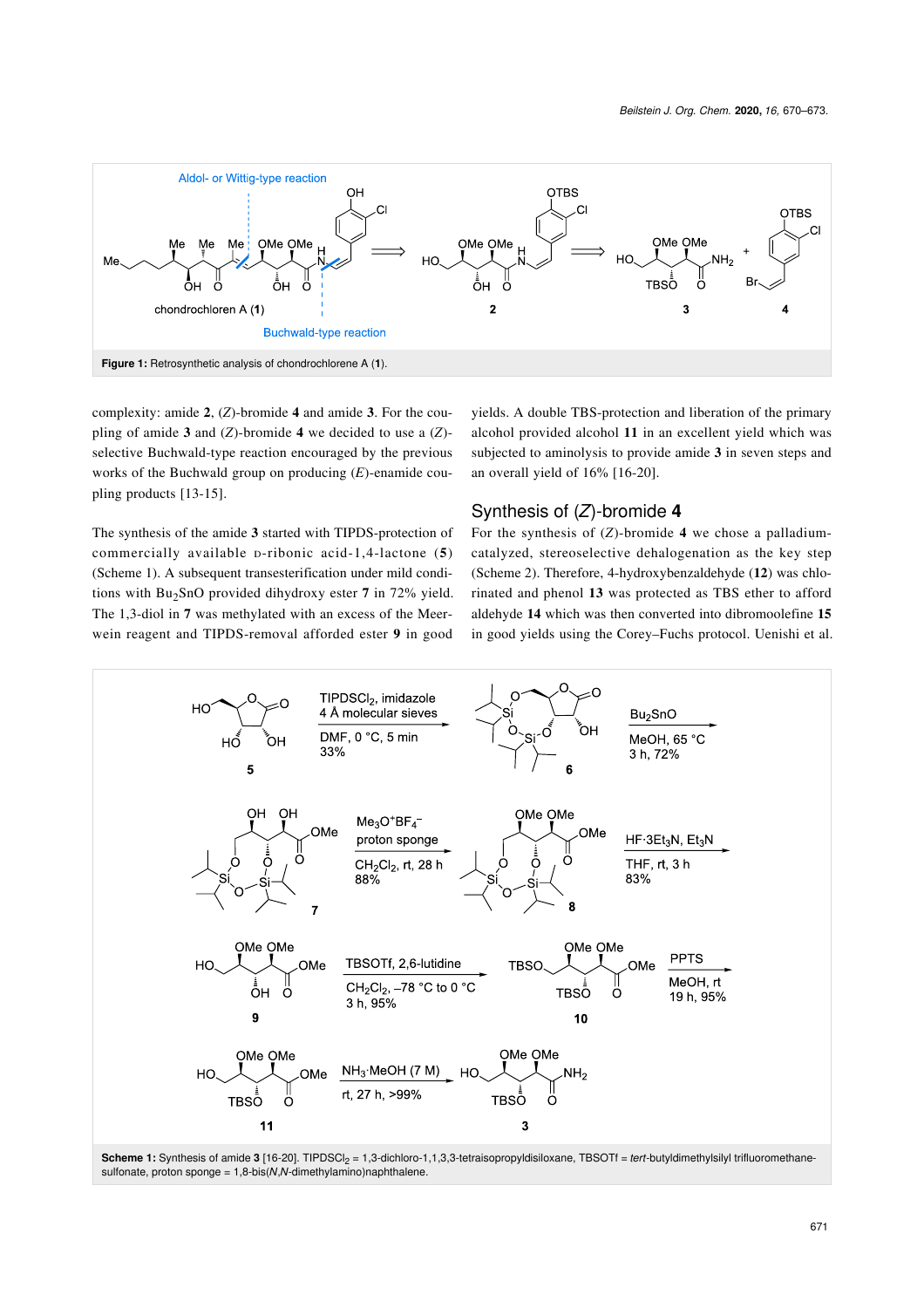<span id="page-2-0"></span>

**Scheme 2:** Synthesis of (*Z*)-bromide **4** using a palladium-catalyzed, stereoselective dehalogenation [\[21-24\].](#page-3-5) TBSOTf = *tert*-butyldimethylsilyl trifluoromethanesulfonate, NCS = *N*-chlorosuccinimide, 2,6-lutidine = 2,6-dimethylpyridine.

[\[21\]](#page-3-5) published an effective way of defunctionalizing dihalogenated double bonds into the corresponding (*Z*)-monohalogenated derivatives using palladium(II) acetate, triphenylphosphine and tributyltin hydride. Following this procedure, we were able to obtain (*Z*)-bromide **4** in four steps and an overall yield of 39% [\[21-24\]](#page-3-5).

#### was confirmed by the indicative NMR coupling constants of 9.6 Hz. Moreover, we observed a concentration dependent formation of the undesired desilylated (*Z*)-enamide **17** ([Table 1](#page-2-1)). The best results were achieved using a 65 mM solution of the amide **3**. Using dry potassium carbonate, purified copper(I) iodide provided the best results for the cross-coupling reaction.

#### Cross coupling of fragments **3** and **4**

The formation of the (*Z*)-enamide should occur in a copper-catalyzed Buchwald-type reaction ([Scheme 3](#page-2-2)). Based on a previous work of Buchwald and his group [\[13\],](#page-3-4) we decided to use copper(I) iodide and *N*,*N′*-dimethylethylenediamine (DMEDA) as the catalytic system in THF, which was reported to be the solvent of choice in this type of coupling reaction. Potassium carbonate was chosen due to the sensitivity of the amide **3** towards harsh basic conditions. With these conditions we were able to couple (*Z*)-bromide **4** with amide **3** selectively to yield (*Z*)-enamide **16**. The obtained double bond geometry

<span id="page-2-1"></span>

| <b>Table 1:</b> Concentration studies of amide 3 and $(Z)$ -bromide 4 in the<br>Buchwald-type reaction. <sup>a</sup> |                   |    |    |    |
|----------------------------------------------------------------------------------------------------------------------|-------------------|----|----|----|
| entry                                                                                                                | $c$ (amide 3, mM) | 16 | 17 | з  |
|                                                                                                                      | 20                | 33 |    | 31 |
| 2                                                                                                                    | 65                | 42 | 11 |    |
| 3                                                                                                                    | 136               | 3  | 11 | 2  |
|                                                                                                                      | 140               | 17 | 27 |    |

<sup>a</sup>Conditions: amide **3** (1.0 equiv), (*Z*)-bromide **4** (1.0 equiv), DMEDA (0.60 equiv), CuI (0.30 equiv), THF, 65 °C. DMEDA = *N*,*N*′ dimethylethylenediamine.

<span id="page-2-2"></span>